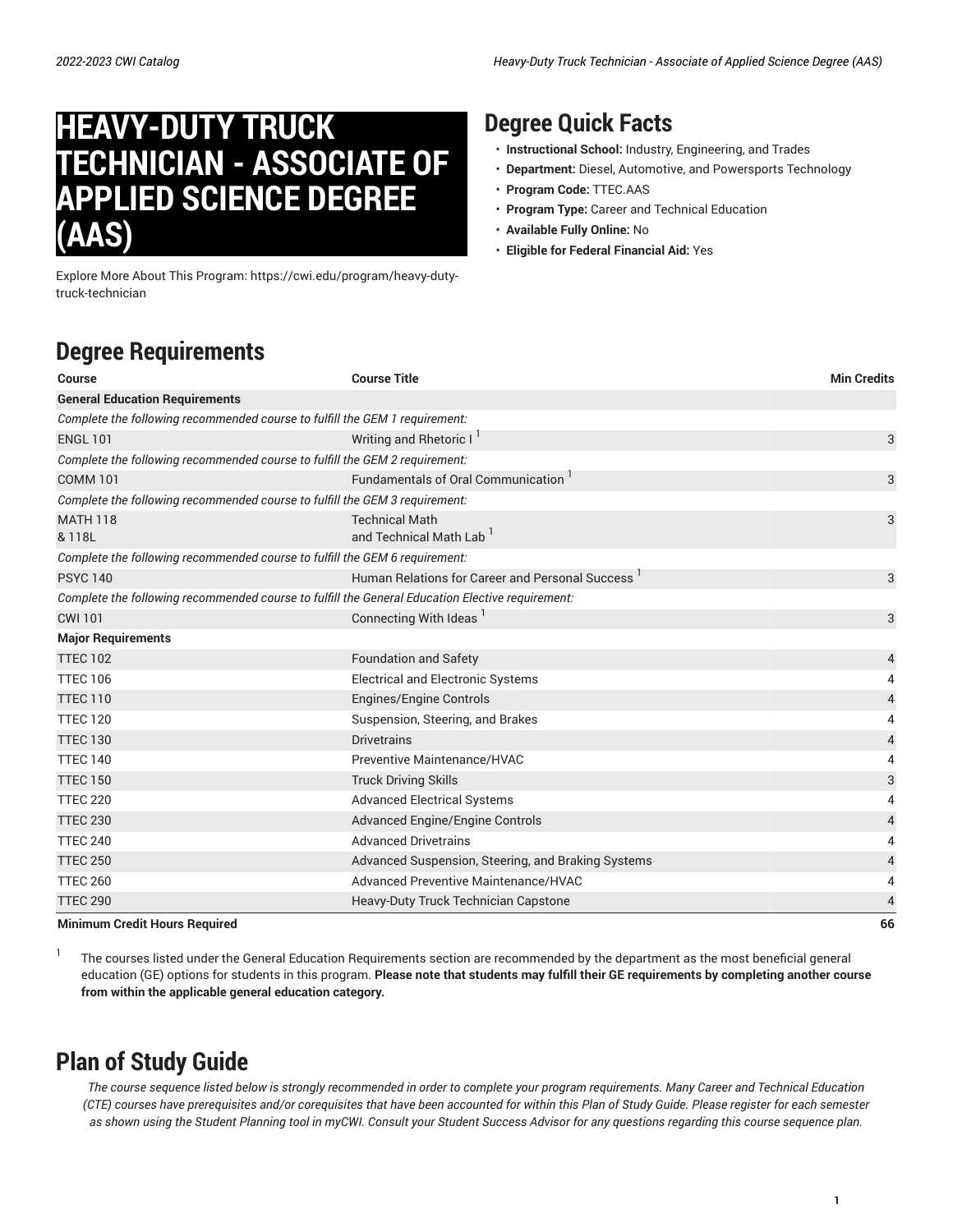**First Year**

#### **\*\*NOTE\*\***

Heavy-Duty Truck Technician (TTEC) majors are required to complete five general education courses in order to receive an Associate of Applied Science degree. Prior to beginning their TTEC courses, students must successfully complete any two general education courses. While it is recommended that students complete all five of their required general education courses during the spring and/or summer semester(s) prior to beginning the program, students may elect to take the additional required GEM courses during the summer semester between their first and second year in the program, if preferred. Students may also complete GEM courses during regular semesters while enrolled in TTEC courses if they feel capable of doing so. **Students should note that the completion of a GEM 1 (or GEM 2), GEM 3,** *and* **GEM 6 course are required** *prior* **to beginning their final semester of the program.**

|                                    | <b>Minimum Credit Hours Required</b>                                                                                    | 66                                         |
|------------------------------------|-------------------------------------------------------------------------------------------------------------------------|--------------------------------------------|
|                                    | <b>Total Semester Credit Hours</b>                                                                                      | 12                                         |
| <b>TTEC 290</b>                    | Heavy-Duty Truck Technician Capstone                                                                                    | $\overline{4}$                             |
| <b>TTEC 260</b>                    | <b>Advanced Preventive Maintenance/HVAC</b>                                                                             | 4                                          |
| <b>TTEC 250</b>                    | Advanced Suspension, Steering, and Braking Systems                                                                      | $\overline{a}$                             |
| <b>Spring</b>                      | <b>Total Semester Credit Hours</b>                                                                                      | 12                                         |
| <b>TTEC 240</b>                    | <b>Advanced Drivetrains</b>                                                                                             | $\sqrt{4}$                                 |
| <b>TTEC 230</b>                    | <b>Advanced Engine/Engine Controls</b>                                                                                  | 4                                          |
| <b>TTEC 220</b>                    | <b>Advanced Electrical Systems</b>                                                                                      | $\overline{4}$                             |
| Fall                               |                                                                                                                         |                                            |
|                                    | <b>Total Semester Credit Hours</b>                                                                                      | 6                                          |
| <b>TTEC 150</b>                    | <b>Truck Driving Skills</b>                                                                                             | 3                                          |
| <b>COMM 101</b>                    | Fundamentals of Oral Communication (Recommended GEM 2) <sup>1</sup>                                                     | 3                                          |
| <b>Summer</b>                      |                                                                                                                         |                                            |
| <b>Second Year</b>                 |                                                                                                                         |                                            |
|                                    | <b>Total Semester Credit Hours</b>                                                                                      | 15                                         |
| <b>TTEC 140</b>                    | Preventive Maintenance/HVAC                                                                                             | 4                                          |
| <b>TTEC 120</b><br><b>TTEC 130</b> | Suspension, Steering, and Brakes<br><b>Drivetrains</b>                                                                  | $\overline{4}$<br>$\overline{\mathcal{L}}$ |
| <b>PSYC 140</b>                    | Human Relations for Career and Personal Success (Recommended GEM 6)                                                     | 3                                          |
| <b>Spring</b>                      |                                                                                                                         |                                            |
|                                    | <b>Total Semester Credit Hours</b>                                                                                      | 15                                         |
| <b>TTEC 110</b>                    | Engines/Engine Controls                                                                                                 | $\overline{4}$                             |
| <b>TTEC 106</b>                    | <b>Electrical and Electronic Systems</b>                                                                                | 4                                          |
| <b>TTEC 102</b>                    | <b>Foundation and Safety</b>                                                                                            | 4                                          |
| & 118L                             | and Technical Math Lab (Recommended GEM 3)                                                                              |                                            |
| <b>MATH 118</b>                    | <b>Technical Math</b>                                                                                                   | 3                                          |
| Fall                               |                                                                                                                         |                                            |
|                                    | <b>Total Semester Credit Hours</b>                                                                                      | 3<br>6                                     |
| <b>ENGL 101</b>                    | Connecting With Ideas (Recommended GE Elective) <sup>1</sup><br>Writing and Rhetoric I (Recommended GEM 1) <sup>1</sup> | 3                                          |
| <b>Summer</b><br><b>CWI 101</b>    |                                                                                                                         | <b>Credit Hours</b>                        |
| rıist real                         |                                                                                                                         |                                            |

1 The general education (GE) courses listed above are recommended by the department as the most beneficial GE options for students in this program. Please note that students may fulfill their GE requirements by completing another course from within the applicable general education **category.**

#### **Program Learning Outcomes**

**Upon successful completion of this program, students will be able to:**

• Demonstrate critical thinking and problem-solving skills identified by the National Institute for Automotive Service Excellence (ASE) Medium/ Heavy-Duty Truck Technician Task List for the purpose of becoming a successful entry-level heavy-duty truck technician. Areas of advanced